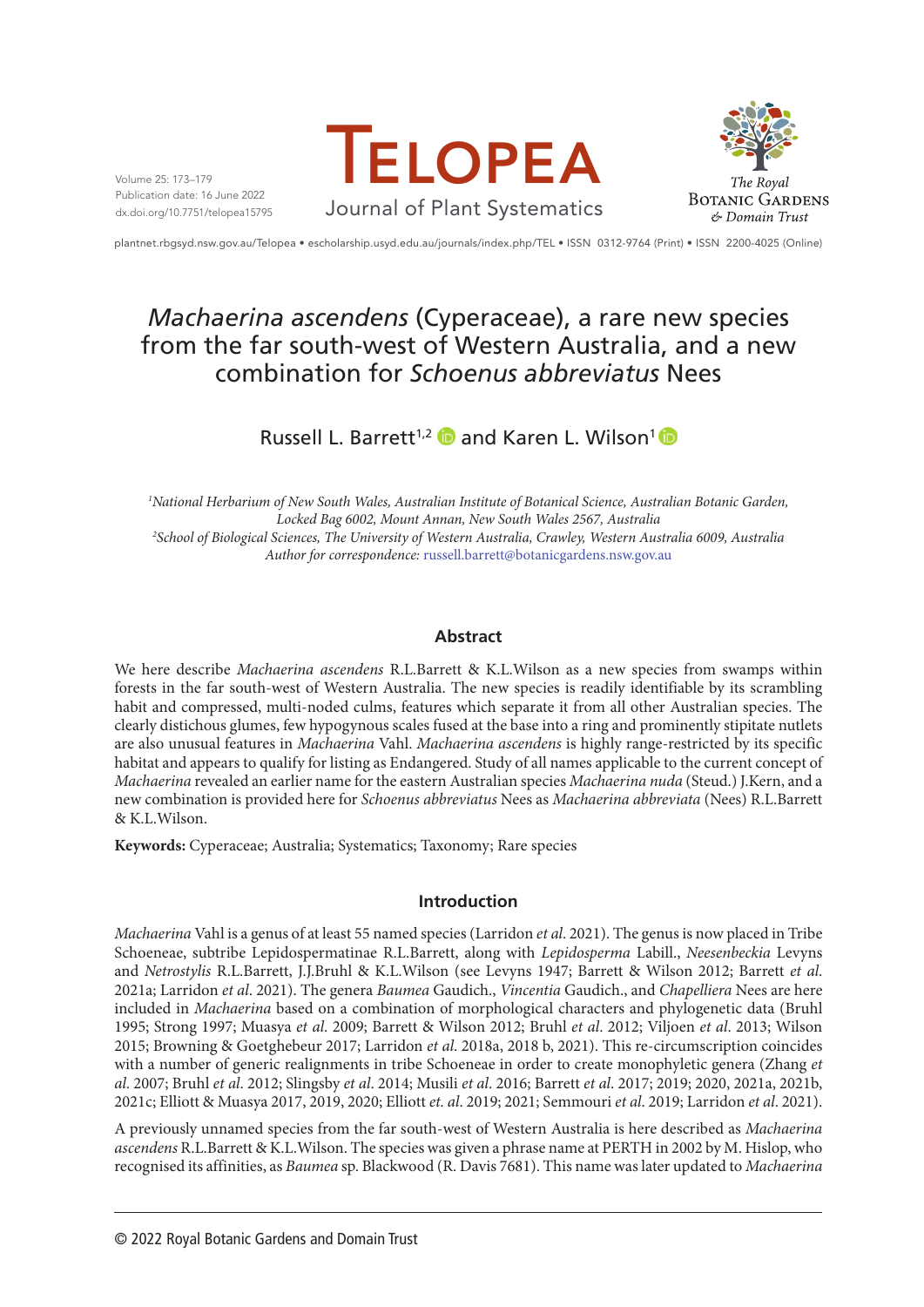sp. Blackwood (R. Davis 7681) (Western Australian herbarium 1998–) to reflect more recent generic concepts (see Larridon *et al*. 2021). The new species is distinctive for its scrambling habit, compressed, multi-noded culms, clearly distichous glumes, with few hypogynous scales fused at the base into a ring, and prominently stipitate nutlets.

A previously overlooked name, *Schoenus abbreviatus* Nees is recognised as an earlier name for *Machaerina nuda* (Steud.) J.Kern, and a new combination is provided here as *Machaerina abbreviata* (Nees) R.L.Barrett & K.L.Wilson.

#### **Methods**

The description of *Machaerina ascendens* is based on field studies by both authors and on examination of specimens held at NSW and PERTH. The format of the description is modified from Wilson (1980). Cited specimens have been seen by one or both authors apart from those indicated as being seen only as images.

#### **Taxonomy**

#### *Machaerina ascendens* R.L.Barrett & K.L.Wilson, *sp. nov.*

*Type*: Western Australia: [precise locality withheld] S of Blackwood River, 27 Oct. 2008, *R.L.Barrett & K.L.Wilson RLB 5333* (holo: PERTH 09457526; iso: CANB, K, MEL, NE, NSW, PERTH 09457569, US).

*Baumea* sp. Blackwood (R. Davis 7681), Western Australian Herbarium (1998–) *FloraBase: the Western Australian Flora*.<https://florabase.dpaw.wa.gov.au/> (accessed Dec. 2016)

*Machaerina* sp. Blackwood (R. Davis 7681), Western Australian Herbarium (1998–) *FloraBase: the Western Australian Flora*.<https://florabase.dpaw.wa.gov.au/> (accessed Feb. 2022)

Scrambling or sprawling perennial forming dense clumps sprawling through shrubs (supported by surrounding vegetation), rhizome ± absent, roots short, fibrous. Culms erect to spreading, green or yellow-green, strongly compressed, biconvex, margins finely retrorse-scabrous, 5- to many-noded, 90–180 cm tall, 2.0–6.5 mm wide. Leaves cauline, equitant, compressed, biconvex, 22–45 cm long, 3–7.2 mm wide, somewhat soft- to toughtextured, margins finely retrorse-scabrous, shorter than culms and inflorescence; sheaths green or yellowish; lowest leaves sometimes reduced to sheaths. Inflorescence bracts green, or yellowish at the base, flat, basal bract much longer than lowest branch of inflorescence, bracts reducing in size along the inflorescence, 3–28 cm long. Inflorescence loosely paniculiform, (8.5–)21–40 cm long, with 2–6 branchlets, branches erect, finely sulcate, margins finely retrorse-scabrous; rachis elongated between lowest and upper branches, sulcate, scabrous on margins, 5–12 cm long; basal branchlet 7–15 cm long, with 3–11 loosely clustered to spreading spikelets. Spikelets 9–12 mm long, solitary or loosely clustered, with 1 or 2 fertile flowers in the upper glumes (lower flower when present functionally male), glumes distichous, usually prominently spreading at maturity, persistent. Glumes (4) 6, linear-lanceolate, long-acuminate, 7.6–9.5 mm long, green along the keel with red-brown margins, with (1 or) 3 prominent nerves. Stamens 3; filaments (3.5–)6.1–8.2 mm long, anthers 3.9–4.9 mm long, and an apical appendage 0.8–1.1 mm long. Style 3-fid, base 3.3–4.4 mm long, glabrous, somewhat compressed to slightly angular towards the base, branches 3.5–5.3 mm long, finely papillose. Hypogynous scales present, fused in a ring at the base with  $1-3$  short  $\pm$  triangular scales protruding from the ring up to 0.3 mm long. Nutlet prominently stipitate, ovoid to ellipsoid, pale brown to mid-brown, glabrous, 2.4–2.8 mm long, 1.6–1.8 mm wide, strongly 3-costate, sides convex between the costae; stipitate base 0.8–1.2 mm long, ± cylindrical; style-base fused to nutlet apex distinct, ± shortly pyramidal, slightly paler in colour, 0.4–0.5 mm long. (Fig. 1)

**Diagnostic characters:** Readily distinguished by its scrambling habit and compressed, multi-noded culms, features which separate it from all other Australian species. The clearly distichous glumes, few hypogynous scales fused at the base forming a ring, and prominently stipitate nutlets are also unusual features in *Machaerina*.

**Other specimens examined:** WESTERN AUSTRALIA [precise localities withheld for conservation reasons]: [N of Karridale], 23 Sept. 1992, *A.R.Annels ARA 2488* (PERTH); [NE of Nillup], 16 Nov. 1992, *A.R.Annels ARA 2990* (PERTH); [NE of Nillup], 26 Aug. 1996, *A.R.Annels, R.Hearn & T.D.Macfarlane ARA 5761* (PERTH); [near Blackwood River], 9 Mar. 2006, *T.Brown BNC 901* (PERTH); [NE of Nillup], 21 Oct. 1998, *R.Davis 7681* (PERTH); [near Gingilup Swamp], 31 Jan. 1997, *C.Day & D.Bright B 120.12* (PERTH); [near] Rosa Brook, 27 Aug. 2007, *M.Morley 141* (PERTH); [near] Nillup, 30 Oct. 1948, *R.D.Royce 3020* (PERTH 02333007); [NE of Nillup], 20 Nov. 2001, *C.Tauss 1-116; 1-117; 1-118* (PERTH); [NE of Nillup], 20 Nov. 2001, *C.Tauss 1-122* (PERTH); SE of Margaret River, 1 Sept. 1992, *G.Wardell-Johnson GWJ4* (PERTH 02657597); [NE of Nillup], 18 Nov. 1994, *K.L.Wilson & K.Frank 8945* (NSW).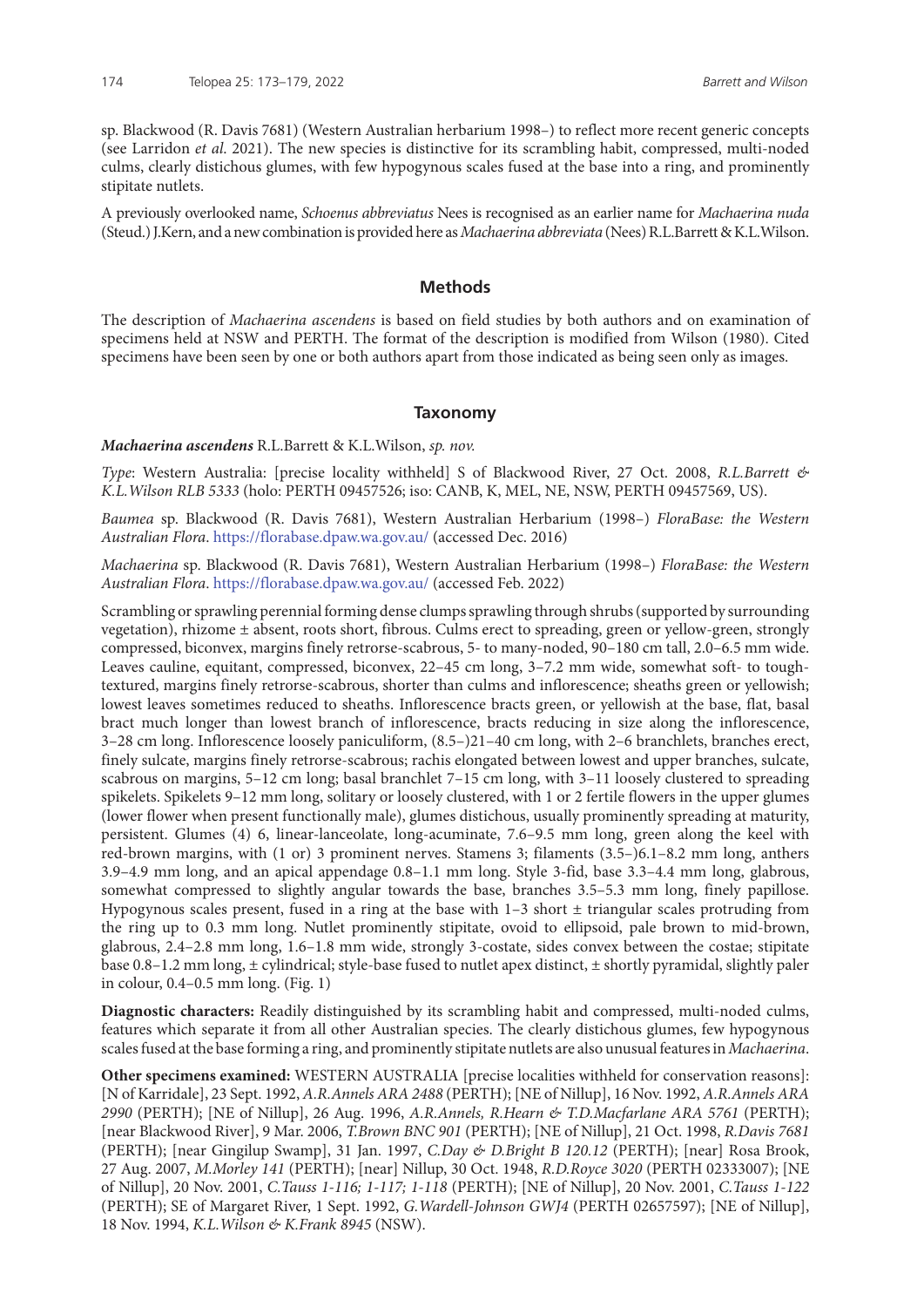

**Fig. 1.** *Machaerina ascendens*. A. Herbarium sheet. B. Inflorescence. C. Infructescence. D. Fruiting spikelets. Vouchers: A, B: *G.Wardell-Johnson GWD14*; C, D: *R.D.Royce 3020* (both PERTH). Photographs by R.L.Barrett.

**Distribution:** Occurs in the Blackwood River area in the Warren Bioregion in south-west of Western Australia where it is considered to be endemic. Most populations occur in swamps associated with the Blackwood River, with two outlying populations associated with Rosa Brook and Gingilup Swamps.

**Habitat:** Grows in water or waterlogged soil towards the edge of swamps that are waterlogged and boggy for most or all of the year, in peaty, sandy, or clay soils. These swamps are unusual for their consistently high groundwater tables that are low in salinity and nutrients, constantly anoxic, and often highly acidic (Tauss 2004). Recorded in association with *Actinotus laxus*, *Astartea* sp., *Beaufortia sparsa*, *Boronia crenulata*, *Boronia molloyae*, *Boronia tenuior*, *Callistachys lanceolata*, *Centrolepis fascicularis*, *Chorizandra cymbaria*, *Empodisma gracillimum*, *Eutaxia exilis*, *Gonocarpus diffusus*, *Gymnoschoenus anceps*, *Hakea varia*, *Homalospermum*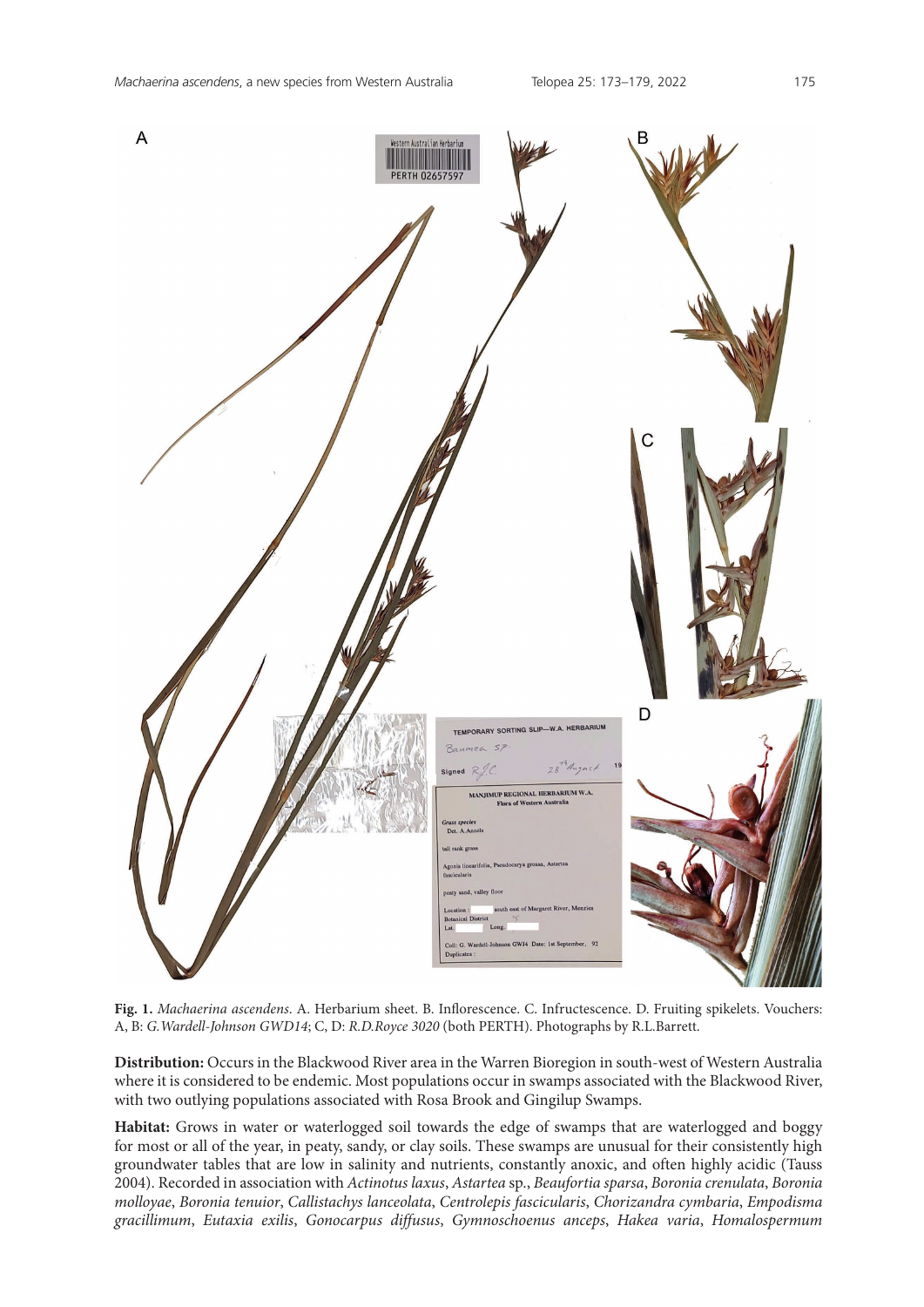*firmum*, *Hypolaena exsulca*, *Juncus pallidus*, *Juncus planifolius*, *Lepidosperma tetraquetrum*, *Lepidosperma* sp. Blackwood River (R.Davis 7696), *Leptocarpus coangustatus*, *Leptocarpus scariosus*, *Leptocarpus tenax*, *Leptomeria ellytes*, *Lobelia anceps*, *Loxocarya cinerea*, *Machaerina acuta*, *Machaerina riparia*, *Machaerina rubiginosa*, *Machaerina vaginalis*, *Melaleuca incana*, *Morelotia octandra*, *Patersonia occidentalis*, *Pseudolycopodiella serpentina*, *Pteridium esculentum*, *Reedia spathacea*, *Rhadinothamnus anceps*, *Sphenotoma capitatus*, *Sphaerolobium drummondii*, *Sphaerolobium hygrophilum*, *Sphaerolobium medium*, *Sporodanthus rivularis*, *Stylidium nymphaeum*, *Stylidium scandens*, *Stylidium thryonides*, *Taraxis grossa*, *Taxandria juniperina*, *Taxandria linearifolia*, *Taxandria parviceps*, *Triglochin* sp., *Utricularia tenella*, *Xyris indivisa* and *Xyris lacera*.

**Phenology:** Flowers recorded for August–October. Fruit recorded for October–November.

**Conservation status:** Likely to be endangered. Nine extant populations are known, most of which occur in an area about 10 km across near the Blackwood River, to the north-east of Nillup, with three disjunct populations between 15 and 25 km away. The area of occurrence is about 350 km<sup>2</sup> and the area of occupancy is about 20 ha (0.25 km2 ). An assessment of conservation status using IUCN (2002) criteria based on known distribution and threats suggests it should be listed as Endangered (B1a,b(iii),B2a,b(iii)).

Occurs in Blackwood River National Park, Bramley National Park and Gingilup Swamps Nature Reserve. The species occurs in habitats that are threatened by frequent fire as the swamps are formed along drainage lines surrounded by dry, fire-prone forest. The collection notes for *R.D.Royce 3020* record grazing by both cattle and kangaroos. Feral pigs are noted to be significantly impacting these habitats and may be directly threatening some populations (Tauss 2004). As consistently high water tables are a key part of these habitats, any localised groundwater extraction may have a significant effect on populations (Tauss 2004). Conservation Codes for Western Australian Flora: Threatened recommended, but this species should be assessed to determine if it qualifies for listing as Critically Endangered in Western Australia under IUCN criteria as it faces similar threats to the rare sedge *Reedia spathacea* F.Muell., which is known from 27 populations, co-occurring with *M. ascendens* in some of them, and is currently listed as Critically Endangered. *M. ascendens* is considered to have an even more restricted distribution and, as a far less robust species lacking a distinct rhizome, is probably at greater risk than *R. spathacea* from the same set of threats.

*Machaerina ascendens* is found in association with frogs in the genus *Geocrinia* Blake, so the habitats have been relatively well-studied (e.g. Wardell-Johnson & Roberts 1993). Two species, *Geocrinia alba* and *G. vitellina*, are listed as Critically Endangered.

**Vernacular name:** The vernacular name of Blackwood Twigrush is recommended.

**Etymology:** From the Latin *ascendens* (ascending or climbing) in reference to the unusual habit of the species, scrambling and climbing over surrounding vegetation.

**Affinities:** There are no morphologically similar species in Australia. Unpublished molecular phylogenetic data (based on only partial sampling of the genus) places this species as sister to *Machaerina angustifolia* (Gaudich.) T.Koyama from Hawaii (Bruhl *et al*. 2012). *Machaerina angustifolia* differs in having nodeless erect culms arranged in a tussock (common in many *Machaerina* spp.), broader leaves (to *c*. 25 mm wide), longer inflorescences (30–50 cm long), perianth apparently absent, and not or slightly stipitate nutlets (Koyama 1999).

**Notes:** The habit of *Machaerina ascendens* is shorter and more compact when found growing in open locations, with most plants being lax and sprawling over surrounding vegetation. The lax habit and somewhat unusual floral features led to early speculation that this species may belong to the genus *Scleria* P.J.Bergius, having superficial similarities to sprawling and climbing species from Central and South America such as *Scleria bracteata* Cav. (Core 1936). While collections of this species were already held at PERTH, Wheeler and Graham (2002) did not treat this taxon as there was uncertainty over its generic placement.

**Machaerina abbreviata** (Nees) R.L.Barrett & K.L.Wilson, *comb. nov*.

*Basionym*: *Schoenus abbreviatus* Nees, *Fl. oder Allg. Bot. Zeit.* 11: 292 (1828).

*Lectotype* (here designated): New South Wales: Sydney District, 1823, *F.W.Sieber Agrost. No. 19* (P 00585281). *Isolectotypes*: G 00195262, G 00195263, G 00195264, H 1224937 (image), L 0042667 (image), L 0042668 (image), MEL 2292591, MEL 2297528, W 1889-0265769 (image).

*Schoenus nudus* Steud., *Syn. Pl. Glumac*. 2: 165 (1855). *Cladium nudum* (Steud.) Boeckeler, *Linnaea* 38: 236 (1874). *Mariscus nudus* (Steud.) Kuntze, *Revis. Gen. Pl*. 2: 755 (1891). *Machaerina nuda* (Steud.) J.Kern, *Acta Bot. Neerl*. 8: 266 (1959). *Baumea nuda* (Steud.) S.T.Blake, *Contrib. Queensl. Herb*. 8: 28 (1969).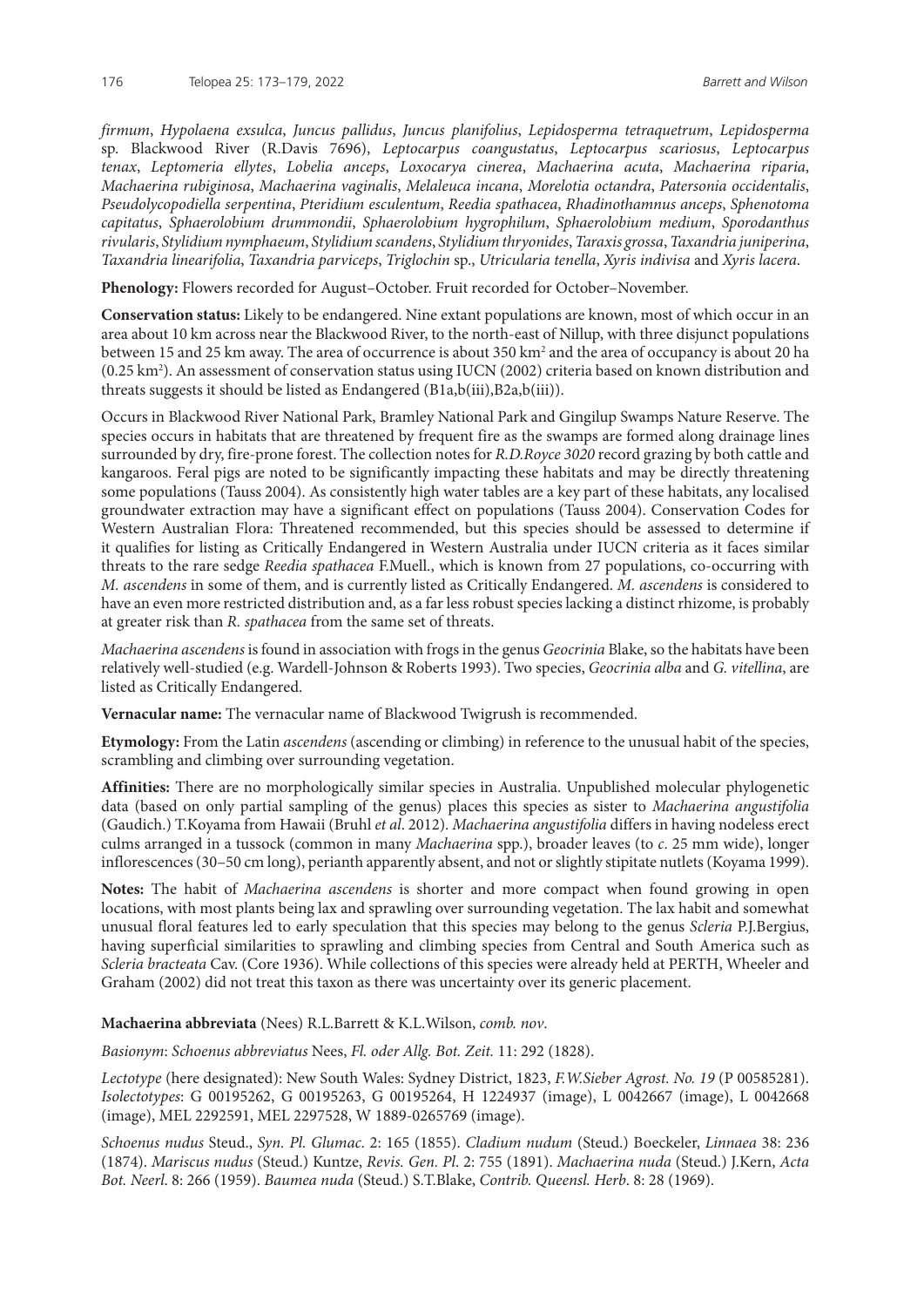*Type*: New South Wales: Sydney District, 1823, *F.W.Sieber Agrost. No. 19* (*holo*: P 00585281; *iso*: G 00195262, G 00195263, G 00195264, H 1224937 (image), L 0042667 (image), L 0042668 (image), MEL 2292591, MEL 2297528, W 1889-0265769 (image).

**Typification:** While Nees (1828) cited only the collection *Sieber Agrost. No. 19* when describing *Schoenus abbreviatus*, it is not clear which material of that number was available to him – none of the sheets that we have seen has been annotated by him. We designate the sheet at P as lectotype as this is also the holotype of *Schoenus nudus*. We accept the P specimen as a holotype of *Schoenus nudus* as it is the only sheet of this species annotated 'Herbarium Steudel' and as far as we can determine, the only sheet examined by Steudel in preparing the description.

**Notes:** In naming *Schoenus nudus*, Steudel (1855) appears to have overlooked that Nees (1828) had used the same Sieber collection when describing *Schoenus abbreviatus,* which is therefore the earlier name for the taxon. The publication of Nees (1828) lists taxa by Sieber's *Agrostotheca* numbers, which are readily misinterpreted as species order numbers specific to the publication, rather than a reference to a specific *Agrostotheca* collection by Sieber. The existence and application of the name *Schoenus abbreviatus* has been ignored by later botanists, despite *Sieber Agrost. No. 19* being cited in the protologue. It was only when material at MEL (MEL 2297528) was examined in 2019, with the name *Schoenus abbreviatus* on the sheet, that we realised that the application of Nees' name had been overlooked. Only the specimen at H has previously been annotated as being a type for both *Schoenus* names, but that annotation was recent, in 2011.

This species is similar in appearance to *M. gunnii*, but the plant is generally smaller, so the epithet '*abbreviatus*' is appropriate. The leaves greatly exceed the culms (*vs* not or only slightly exceeding them in *M. gunnii*), the culms are more slender (0.5 *vs* 0.7–1.5 mm diam.), lax and smooth (*vs* erect and often scaberulous), and the nutlets are only 2.0–2.3 (*vs* 2.5–3.5) mm long (see Wilson 1993 for a full description).

### **Acknowledgements**

We thank Cate Tauss for discussions on *Reedia* swamps and their conservation. Staff at CANB, G, MEL, NSW, P and PERTH assisted with access to collections during our visits. Shelley James and Julia Percy-Bower are thanked for locating the type collection in the 'Barrett backlog' and arranging prompt incorporation at PERTH. Mike Hislop, Isabel Larridon and Peter Wilson are thanked for constructive comments on the manuscript.

#### **Declaration of Funding**

This paper was assisted by an Australian Biological Resources Study (ABRS) Grant to K.L.Wilson, as well as funding for KLW as Australian Botanical Liaison Officer at Royal Botanic Gardens Kew in 1988–89. Some of the fieldwork was conducted while R.L.Barrett was the recipient of an Australian Postgraduate Award from The University of Western Australia.

#### **References**

- Barrett RL, Bruhl JJ, Goetghebeur P, Larridon I, Mills KR, Muasya AM, Plunkett GT, Wilson KL (2017) Tribe Schoeneae (Cyperaceae): the taxonomic iceberg of sedges. Pp. 126 in *XIX International Botanical Congress: abstract book I: oral presentations*. (IBC: Shenzhen, China)
- Barrett RL, Bruhl JJ, Wilson KL (2021a) *Netrostylis*, a new genus of Australasian Cyperaceae removed from *Tetraria*. *Telopea* 24: 53–60.<https://dx.doi.org/10.7751/telopea14922>
- Barrett RL, Bruhl JJ, Wilson KL (2021b) Revision of generic concepts in Schoeneae subtribe Tricostulariinae (Cyperaceae) with a new Australian genus *Ammothryon* and new species of *Tricostularia*. *Telopea* 24: 61–169.<https://dx.doi.org/10.7751/telopea14454>
- Barrett RL, Taputuarai R, Meyer J-Y, Bruhl JJ, Wilson KL (2021c) Reassessment of the taxonomic status of the endemic Cyperaceae on Rapa Iti, Austral Islands, French Polynesia, with a new combination, *Morelotia involuta*. *Telopea* 24: 171–187.<https://dx.doi.org/10.7751/telopea14922>
- Barrett RL, Wilson KL (2012) A review of the genus *Lepidosperma* (Cyperaceae: Schoeneae). *Australian Systematic Botany* 25: 225–294.<https://doi.org/10.1071/SB11037>
- Barrett RL, Wilson KL, Bruhl JJ (2019) *Anthelepis*, a new genus for four mainly tropical species of Cyperaceae from Australia, New Caledonia and South East Asia. *Australian Systematic Botany* 32(4): 269–289. <https://doi.org/10.1071/SB18047>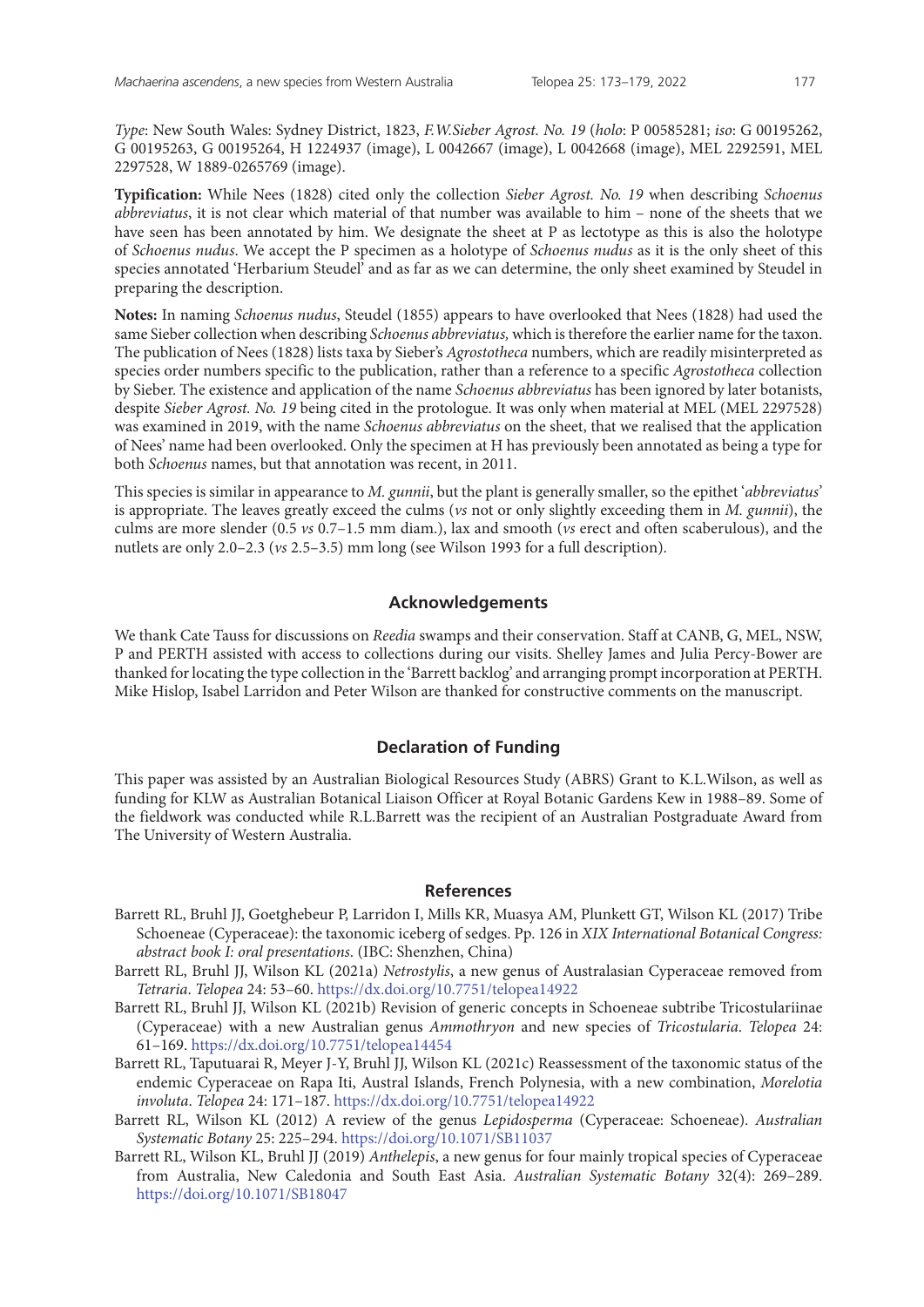- Barrett RL, Wilson KL, Bruhl JJ (2020) Reinstatement and revision of the genus *Chaetospora* (Cyperaceae: Schoeneae). *Telopea* 23: 95–112. <https://dx.doi.org/10.7751/telopea14345>
- Browning JBM, Goetghebeur P (2017) *Sedge (Cyperaceae) genera of Africa and Madagascar*. (Troubador: Leicester, UK)
- Bruhl JJ (1995) Sedge genera of the world: relationships and a new classification of the Cyperaceae. *Australian Systematic Botany* 8: 125–305. <https://doi.org/10.1071/SB9950125>
- Bruhl JJ, Barrett RL, Barrett MD, Wallace MJ, Hodgon J, Wilson KL (2012) Molecular phylogenetics of the diverse and beautiful Schoeneae (Cyperaceae). Chapter 5 in Barrett RL (2012) *Systematic studies in Cyperaceae tribe Schoeneae:* Lepidosperma *and allied genera*. pp. 227–258. PhD Thesis. (School of Plant Biology, The University of Western Australia: Crawley)
- Core EL (1936) The American species of *Scleria*. *Brittonia* 2: 1–105. [https://apirs.plants.ifas.ufl.edu/site/assets/](https://apirs.plants.ifas.ufl.edu/site/assets/files/380393/380393.pdf) [files/380393/380393.pdf](https://apirs.plants.ifas.ufl.edu/site/assets/files/380393/380393.pdf)
- Elliott TL, Barrett RL, Muasya AM (2019) A taxonomic revision of *Schoenus cuspidatus* and allies (Cyperaceae, tribe Schoeneae)––Part 1. *South African Journal of Botany* 121: 519–535. https://doi.org/10.1016/j. sajb.2018.11.021
- Elliott TL, Muasya AM (2017) Taxonomic realignment in the southern African *Tetraria* (Cyperaceae, tribe Schoeneae; *Schoenus* clade). *South African Journal of Botany* 112: 354–360. [http://dx.doi.org/10.1016/j.](http://dx.doi.org/10.1016/j.sajb.2017.06.011) [sajb.2017.06.011](http://dx.doi.org/10.1016/j.sajb.2017.06.011)
- Elliott TL, Muasya AM (2019) Three new species and a new combination among Southern African *Schoenus*  (Cyperaceae, tribe Schoeneae). *Phytotaxa* 401: 267–275. <https://doi.org/10.11646/phytotaxa.401.4.4>
- Elliott TL, Muasya AM (2020) A taxonomic revision of the *Epischoenus* group of *Schoenus* (Cyperaceae, tribe Schoeneae). *South African Journal of Botany* 135: 296–316.<https://doi.org/10.1016/j.sajb.2020.08.029>
- Elliott TL, van Mazijk R, Barrett RL, Bruhl JJ, Joly S, Muthaphuli N, Wilson KL, Muasya AM (2021) Global dispersal and diversification of the genus *Schoenus* (Cyperaceae) from the Western Australian biodiversity hotspot. *Journal of Systematics and Evolution* 59(4): 791–808.<https://doi.org10.1111/jse.12742>
- Koyama TM (1999) Cyperaceae. In WL Wagner, DR Herbst, SH Sohmer (Eds) *Manual of the flowering plants of Hawai'i. Volume 2. Bishop Museum Special Publication 97*. Revised edn. pp. 1381–1436. (University of Hawai'i Press and Bishop Museum Press: Honolulu)
- Larridon I, Bauters K, Semmouri I, Viljoen J-A, Prychid CJ, Muasya AM, Bruhl JJ, Wilson KL, Senterre B, Goetghebeur PA (2018a) Molecular phylogenetics of the genus *Costularia* (Schoeneae, Cyperaceae) reveals multiple distinct evolutionary lineages. *Molecular Phylogenetics and Evolution* 126: 196–209. <https://doi.org/10.1016/j.ympev.2018.04.016>
- Larridon I, Verboom GA, Muasya AM (2018b) Revised delimitation of the genus *Tetraria*, nom. cons. prop. (Cyperaceae, tribe Schoeneae, *Tricostularia* clade). *South African Journal of Botany* 118: 18–22. <https://doi.org/10.1016/j.sajb.2018.06.007>
- Larridon I, Zuntini AR, Leveille-Bourret E, Barrett RL, Starr JR, Muasya AM, Villaverde T, Bauters K, Brewer GE, Bruhl JJ, Costa SM, Elliott TL, Epitawalage N, Escudero M, Fairlie I, Goetghebeur P, Hipp AL, Jimenez-Mejias P, Sabino Kikuchi IAB, Luceno M, Marquez-Corro JI, Martin-Bravo S, Maurin O, Pokorny L, Roalson EH, Semmouri I, Simpson DA, Spalink D, Thomas WW, Wilson KL, Xanthos M, Forest F, Baker WJ (2021) A new classification of Cyperaceae (Poales) supported by phylogenomic data. *Journal of Systematics and Evolution* 59(4): 852–895. <https://doi.org/10.1111/jse.12757>
- Levyns MR (1947) *Tetraria* and related genera, with special reference to the flora of the Cape Peninsula. *Journal of South African Botany* 13: 73–93.
- Muasya AM, Simpson DA, Verboom GA, Goetghebeur P, Naczi RFC, Chase MW, Smets EF (2009) Phylogeny of Cyperaceae based on DNA sequence data: current progress and future prospects. *The Botanical Review*  75: 2–21. <https://doi.org/10.1007/s12229-008-9019-3>
- Musili PM, Gibbs AK, Wilson KL, Bruhl JJ (2016) *Schoenus* (Cyperaceae) is not monophyletic based on ITS nrDNA sequence data. *Australian Systematic Botany* 29: 265–283. <https://doi.org/10.1071/SB15046>
- Nees von Esenbeck CGD (1828) Sieber's Agrostothek. *Flora: oder Allgemeine Botanischer Zeitung* 11: 289–304. <https://www.biodiversitylibrary.org/item/909#page/289/mode/1up>
- Semmouri I, Bauters K, Leveille-Bourret E, Starr JR, Goetghebeur P, Larridon I (2019) Phylogeny and systematics of Cyperaceae, the evolution and importance of embryo morphology. *The Botanical Review* 85: 1–39. <https://doi.org/10.1007/s12229-018-9202-0>
- Slingsby JA, Britton MN, Verboom GA (2014) Ecology limits the diversity of the Cape flora: phylogenetics and diversification of the genus *Tetraria*. *Molecular Phylogenetics and Evolution* 72: 61–70. <https://doi.org/10.1016/j.ympev.2013.11.017>
- Steudel EG (1855) *Synopsis plantarum glumacearum*. *Pars II: Cyperaceae et familiae affines, Restiaceae, Eriocaulaceae, Xyridaceae, Desvauxieae, Junceae*. (J.B. Metzler: Stuttgartiae) [https://doi.org/10.5962/bhl.](https://doi.org/10.5962/bhl.title.471) [title.471](https://doi.org/10.5962/bhl.title.471)